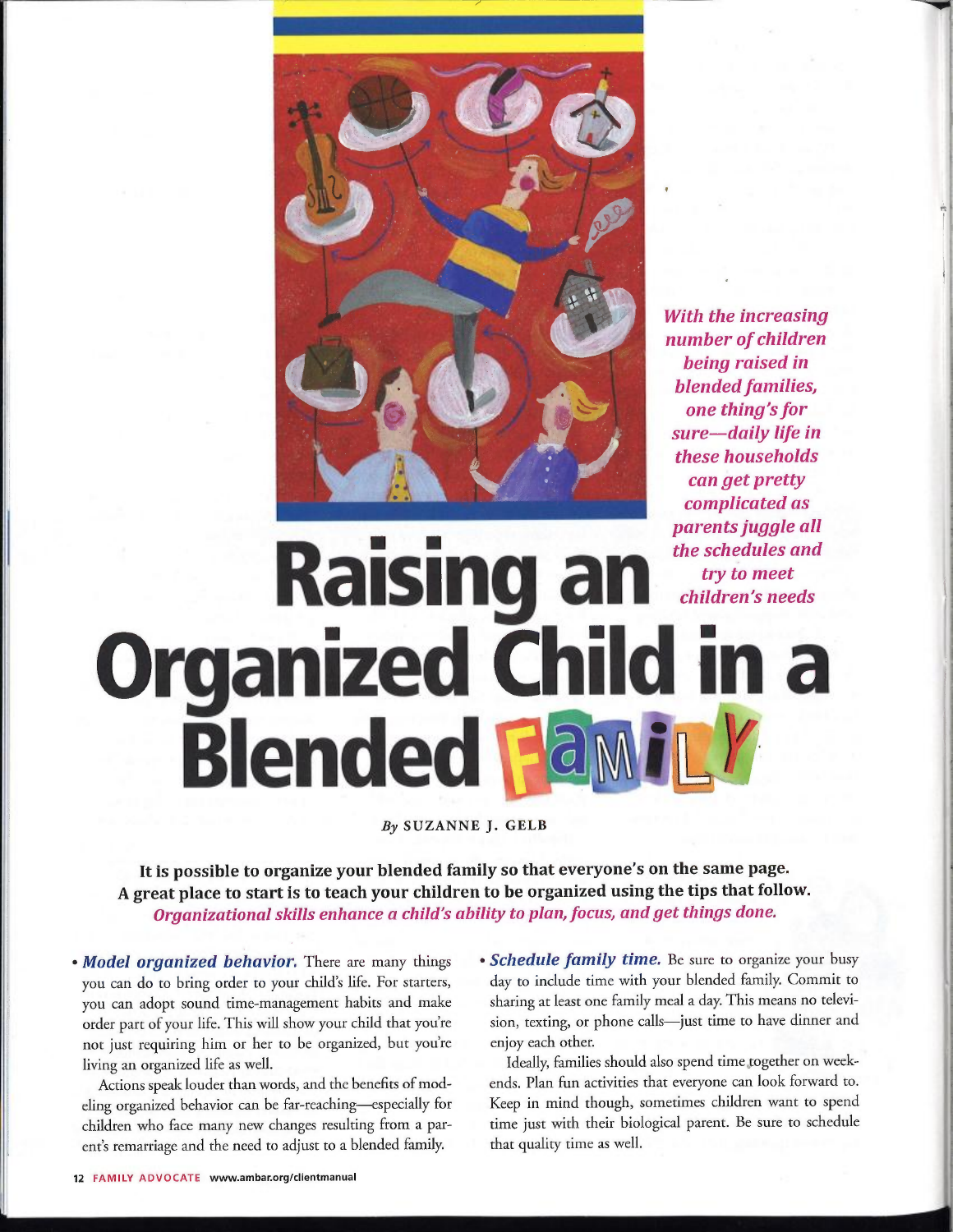• Create a parenting plan. This is another effective way to help your child be organized. It includes setting up a cooperative home environment with reasonable rules and consequences for noncompliance.

You and the stepparent must work together to implement the parenting plan and present a united front. Otherwise, your child may play one of you against the other. This could translate into chaos, instead of organization at home.

Since one of the most difficult changes for children in divorced families is living in two homes, switching back and forth, sometimes as often as every few days, it's a good idea for parents to have the same rules in both households. Consistency with issues such as homework, bedtime, and discipline reduces the changes children need to adjust to. Less change means less disruption, paving the way for more organization.

• Give clear instructions. Teaching children to be organized includes communicating clearly how you want them to behave. Otherwise, they'e not likely to comply. You will end up nagging, and they will simply tune you out.

As one mother says, "I'm tired of nagging my eight-yearold to get things done. This is especially rough on Saturday mornings when Sam has to be out the door on time, with everything he needs to spend the weekend at his dad's." Another frustrated father complains, "I'm fed up with telling Kim, ten, to shape up. She leaves clothes on the floor, can' find her homework assignments, and forgets her school books at her mom's house."

Nagging doesn't work. Instead, give your children clear instructions about what you want them to do. Tell them when and how to carry out these instructions and what the consequences will be if they don't comply.

Here's a look at how Sam's mother can replace nagging with clear instructions. One Saturday morning, as she scrambled to pack things Sam needed for his visit to his dad's, she got angry when she saw him playing a video game instead of getting ready. Moments before, she'd told Sam, "Get ready. Your dad will be picking you up soon."

The fact is, this mom didn't give Sam clear instructions. Knowing he loves video games, she needed to say, "Before you play a video game, you must get ready to visit your dad. If you don't, you can't take your video game with you today." Sam knows "get ready" means get dressed, eat breakfast, brush teeth, and feed the fish (his morning chore).

To create a stress-free Saturday morning routine, Sam's mom must help him prepare whatever he can the night before, including packing his things. This will free up valuable morning time so Sam can get off to a great start.

#### <sup>~</sup> Establish routines to help with transitions.

Daily routines, in the morning and at bedtime, benefit children of all ages. This type of organized schedule turns chaos into calm. This is especially important during transition times when children may be upset because they don't want to stay with or leave a parent ("I want to stay at Dad's" or "I don't want to go to Mom's"). When your home environment is calm, then during transition times you can give your children a safe space in which to express their feelings and needs.



<sup>~</sup> Make an organizational chart and calendar. Another way to foster your children's organizational skills is by creating a chart, which lays out daily tasks and the consequences for noncompliance. Items on the chart could include packing the backpack at night for the next school day, wakeup time, mealtimes, study time, TV time, and bedtime.

If children know, for example, that each afternoon they must do homework right after their snack, and that there'll be a consequence for not doing so, they'e likely to get their homework done. These routines cultivate responsibility and independence.

It also is useful to create a master calendar, which contains important dates, family events, and tests, for example, and due dates for projects. This is a great organizational tool for blended families, and is posted where children will see it, such as on the refrigerator. Assign each child a color and then use it to note his or her events on the calendar.

### <sup>~</sup> Assign chores to help children feel part of the family.

Get all children on board with chores, whether they live in the house full-time or visit for the weekend, spring break, or for longer periods during the summer. As children help around the house, they feel a sense of pride and belonging. This is especially important for visiting children. After vacuuming while visiting his



Get all children on board with chores, whether they live in the house full-time or visit for the weekend, spring break, or for longer periods during the summer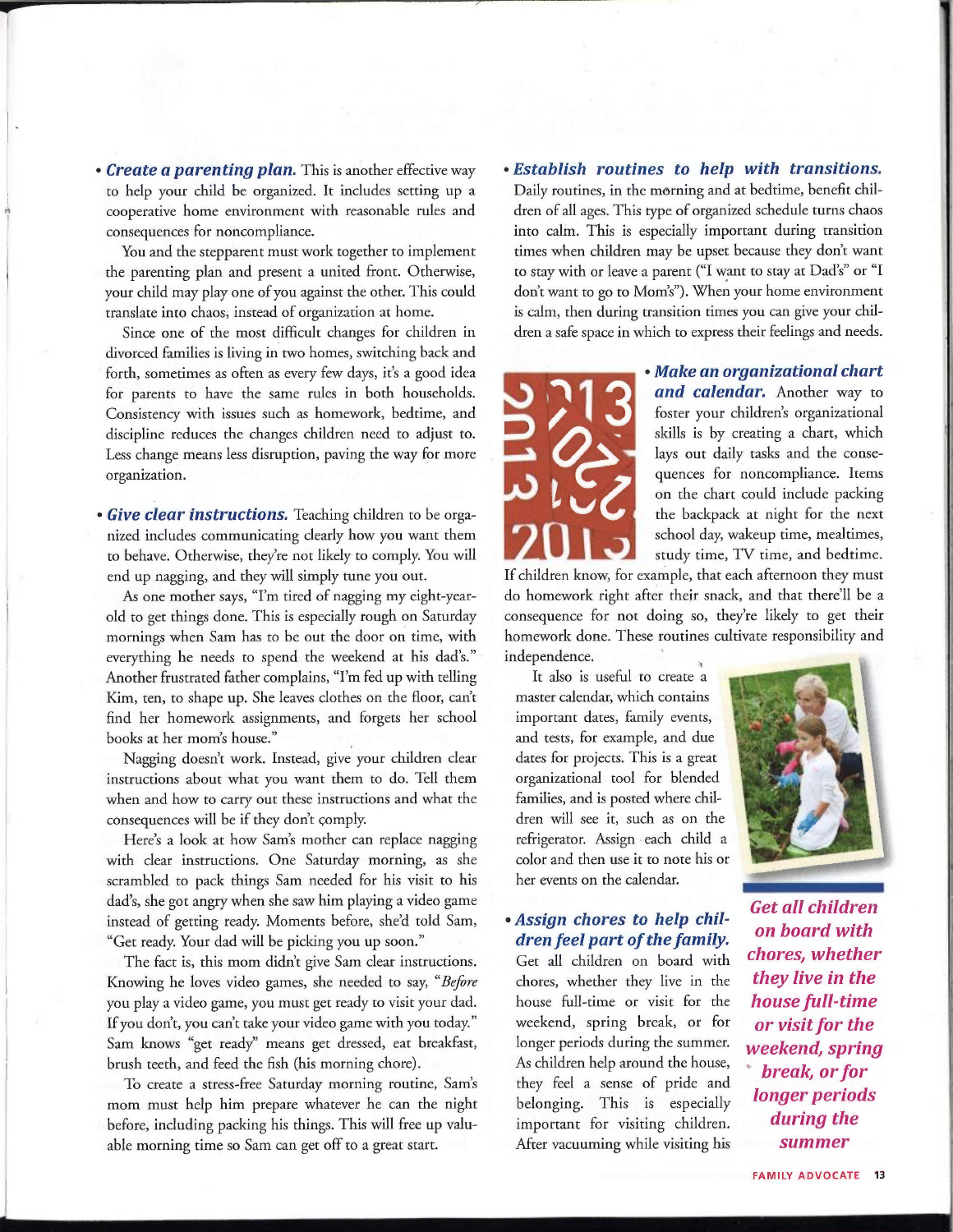dad, Sam proudly tells his stepsister, "My chores help our house run smoothly." By doing chores, children learn life skills, such as good work habits and being responsible. As they master new tasks, they feel competent, which boosts self-esteem.

Despite the benefits, many parents battle with their children to get chores done. The key here is for parents to guide their children with discipline. This includes applying reasonable consequences if children don't do what they'e told. They soon realize that cooperating is better than arguing. This means more peace in blended-family households.

## <sup>~</sup> Equip your children to plan, focus, and get things done. Children thrive on order. When they keep their belongings in designated places in their room, for example, they can find what they need and put things back where they belong. As children realize they're capable of being organized, their confidence increases.

The blended-family situation can pose challenges when it comes to designating places for belongings. Sometimes living space is tight, and children share rooms. If so, designate an area in the bedroom that belongs to each child. This is where they keep their books, toys, and other belongings, trusting that no one will touch their things. Children who are used to having their own room may take time to adjust to the shared space.

Here are some age-appropriate examples of how to foster organized habits.

1. Young children need shelves they can reach. This makes



- it easy for them to locate their things and put them away.
- 2. School-age children should have a designated area for homework. The desk surface must be big enough to spread out papers and books. Supplies, such as pens, pencils, and paper, should be available. After use, these items must be put away.
- 3. Middle-school-age children need School-age a daily planner to keep track of children what must be done. Children should empty their backpacks **should have** nightly, and refill them with what  $\alpha$  **designated** they need for the next day. This **designated** they need for the next day. This **area for** teaches them to plan ahead and teaches them to plan ahead and **homework** start the day organized.
- Teach time management. When children learn to manage their time, they develop good habits that can help them throughout their lives. Sometimes, however, if children have not been taught time management, they develop <sup>a</sup> bad habit—procrastination. This problem has many parents at their wits' end. For example, 11-year-old Lynn protests to her stepdad, "I don't want to do homework now,

I want to watch TV"; Ted, 13, tells his mom, "I have lots of time, I'l take the garbage out later."

Here's how Lynn and Ted's parents can nip these stalling tactics in the bud. First, Lynn procrastinates because she hasn't learned to prioritize. Her parents need to make rules and explain that failure to comply will result in consequences ("No television until your homework and chores are done. If you don't cooper- When ate, you can't watch TV at all children learn tonight.") With this in place, Lynn is likely to be more productive.<br> **their time, they** 

Ted postpones doing things because he doesn't see any urgency **develop good**<br>  $\begin{array}{c}\n\text{(F71)} \\
\text{(F71)} \\
\text{(A)} \\
\text{(B)} \\
\text{(B)} \\
\text{(C1)} \\
\text{(D1)} \\
\text{(E1)} \\
\text{(E2)} \\
\text{(E1)} \\
\text{(E2)} \\
\text{(E1)} \\
\text{(E2)} \\
\text{(E1)} \\
\text{(E2)} \\
\text{(E1)} \\
\text{(E2)} \\
\text{(E1)} \\
\text{(E1)} \\
\text{(E2)} \\
\text{(E1)} \\
\text{(E2)} \\
\text{(E1)} \\
\$ ("I'l do it later."). Ted's parents should emphasize that not doing can help them what's expected will have conse- throughout quences ("You must take out the garbage after dinner, or you'll lose



to manage their lives

phone privileges for tonight."). This approach typically motivates children to behave responsibly.

Some children put off doing things because they'e perfectionists ("I'm afraid I'l mess up."). One way for parents to address this is to reassure their children, "Your best is good enough." Other children may drag their feet because a task is daunting ("I have so much homework, I don't know where to start."). These children should be encouraged to break down homework into small tasks and estimate how long each task might take. They can then plan a realistic schedule and start doing their homework.

You might want to reflect on whether your children see you procrastinating. Do you let laundry accumulate, for example, or put off reorganizing your closets? Your children will copy what you do, so make sure you'e not procrastinating.

• What to do when things go wrong. Even though organizational skills contribute to positive behavior in children, which in turn promotes harmony in blended families, things don't always go smoothly-like when Lori's dad forgot to send the 10-year-old's homework with her, or when Tom, 12, leaves his trumpet at his dad's house. His dad (still angry about the divorce) left the trumpet in the garage for his ex-wife to pick up, and she had to drive quite a distance to get it.

If you experience similar situations, no matter how frustrated or angry you may feel, don't badmouth the other parent in front of your child, and don't lose your cool with your child. Set aside any strong feelings and deal with them later in private.

As to Lori's homework, her mom should teach her to put her homework in her backpack at night, and place the back